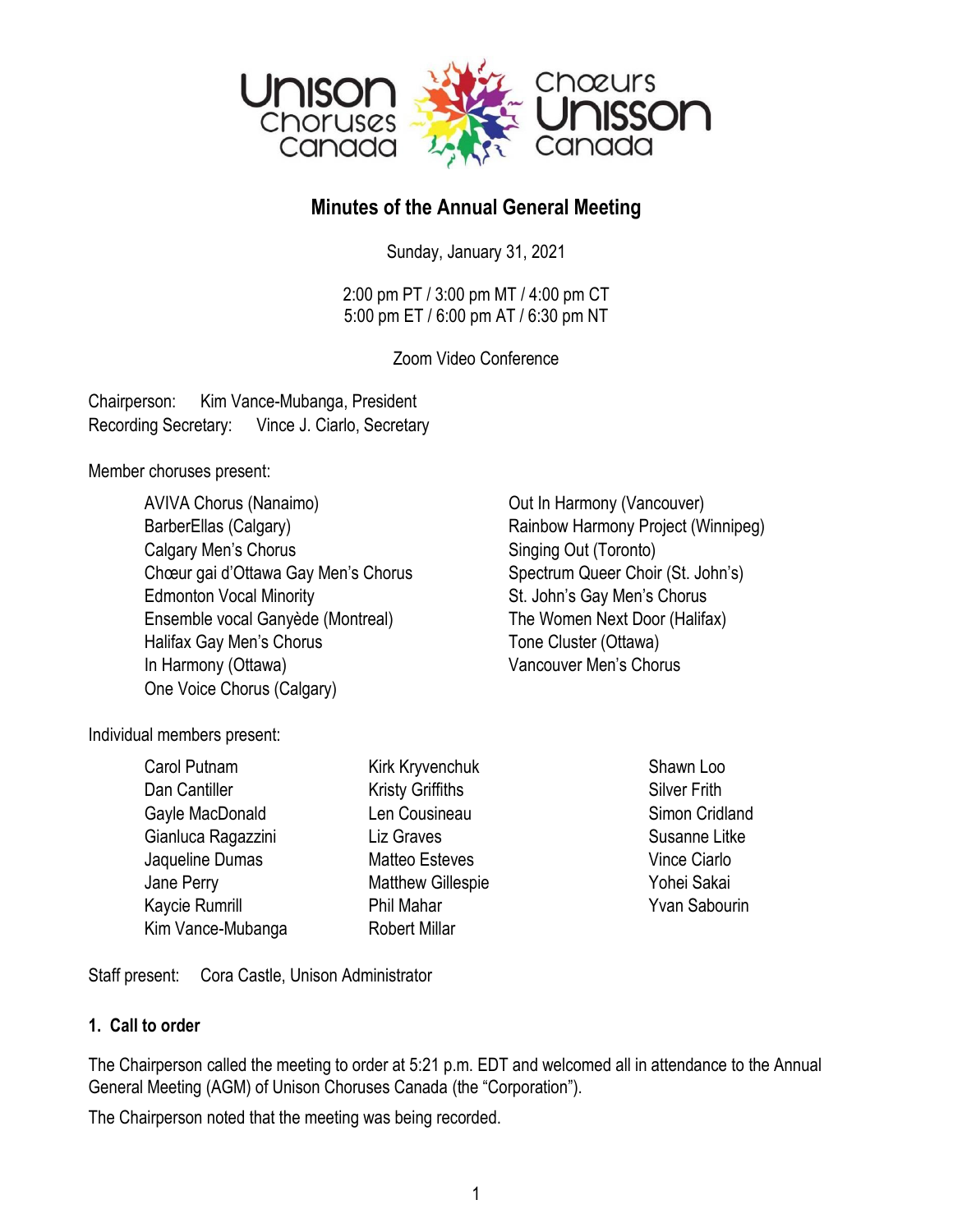The Unison Administrator reported that 17 member choruses and 22 individual members are in attendance. The Chairperson noted that the quorum requirements for the AGM have been met. The meeting was declared to be legally constituted for the transaction of business as set out in the Notice of Annual General Meeting.

The Chairperson noted that all members in good standing are entitled to vote on general matters and that member choruses only are entitled to vote on the election of Directors.

### **2. Land acknowledgement**

The Chairperson gave a land acknowledgment.

# **3. Adoption of agenda**

The agenda was distributed to the membership in advance of the AGM.

**Motion** to adopt the agenda as presented. (C. Peacock / J. Perry) Motion passed.

# **4. Review and adoption of previous AGM minutes**

The minutes from the previous AGM, held on November 24, 2019, were distributed to the membership in advance of the AGM.

**Motion** to adopt the minutes from the previous AGM as presented. (M. Gillespie / C. Devison) Motion passed.

### **5. President's report**

K. Vance-Mubanga, President of the Board of Directors, reported to the membership as follows:

# President's Report

The thrust of my work over the past year has been to engage with the rest of the board/staff around continued restructuring and sustainability of the organization in between festival years, and in that sense, the tragedy of a global pandemic has provided some interesting opportunities to enhance this work. No one could have predicted that 2020 would unfold in the way it did. The Covid pandemic has had a profound effect on our choral communities across Canada. Under the creative vision of my fellow board and staff members, we were able to pivot quickly into work that provided enhanced communication among our membership, like the virtual roundtables, and provide some creative outlets to keep us singing and coming together in on-line platforms in order to learn and share in between festival years.

Our restructuring work has involved rolling out the new membership structure that was implemented leading in to this AGM. On behalf of the board, I'd like to welcome and sincerely thank all of choruses that have signed up so far (18) along with the individual members (39 and counting). The hope is that this new structure will enhance sustainability and accountability, along with allowing us to continue to grow Unison in a way that can provide cohesion among our members and support for their development and artistic expression.

2020 also brought an increased emphasis on festival planning as we passed the halfway point to Festival 2022 in Halifax. The Festival Planning Committee, which I co-chair with the delightful Bob Millar from HGMC, is one of the most active board committees and is very engaged on producing an incredible event that will welcome you all to the Eastern Canada for the first time in Unison history. We are very aware that for some of you, it will also be part of a transition back to in-person performing after what will have seemed like an endless hiatus.

As a follow-up to last year's report, we eventually submitted a successful grant application to the LGBT Purge Fund, allowing us to commission three new choral works related to the theme of the Purge, apology and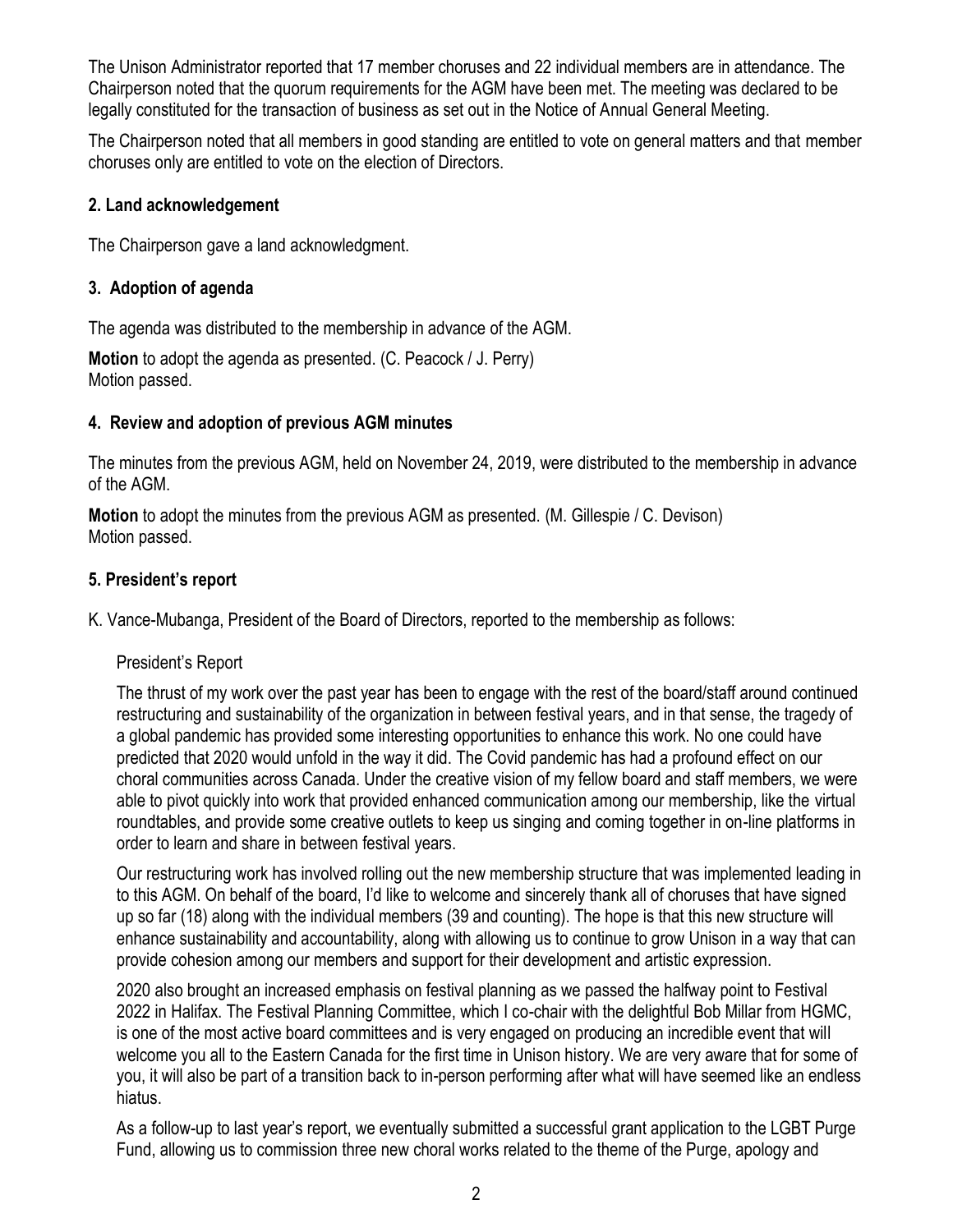reparation. The call for these commissions is open now and we are on track to have them ready for premiere at the Halifax Festival. I have brought some additional new LGBT-specific grant opportunities to the organization, but we continue to have limited success (although one application was only recently submitted and still under consideration). There is a plan for the fundraising committee to meet shortly and conduct a thorough audit on government grant opportunities. We may find more success under the purely "arts-focused" granting schemes, even though we all know Unison is much more than just an "arts" or "festival" organization.

I continue to do pubic-facing activities as President that have assisted with the branding of Unison as a national network beyond just a festival organization. In addition, the board has finalized the new logo/letterhead branding, and registered a new bilingual corporate name. Along with the Vice-President and Administrator, we have tried to bring a steady flow of interesting content to our social media platforms.

I would like to thank all board members for their contributions to an incredible year of unprecedented Unison activity. A special shout-out goes out to our incredibly reliable Secretary, Vince, our very capable Treasurer, Liz, and our hugely creative VP, Yohei. And finally, it's not an exaggeration to say that Unison simply would not have achieved all of its great work this year without the extraordinary effort of our Administrator, Cora, whose anticipated hourly contribution to the organization has been on a steady increase, with little sign of slowing down. A huge thanks to all of you!

Following her report, K. Vance-Mubanga took questions from the members in attendance.

### **6. Treasurer's report**

The Financial Statements for 2019-2020 were distributed to the membership in advance of the AGM. L. Graves, Treasurer, reported to the membership as follows:

#### Treasurer's Report

Once again, it has been a pleasure and an honor for me to serve as your Treasurer. This past year has been an exciting transitional year for Unison and that is reflected in the membership that is present here today at this AGM and in the Financial Statements which I am presenting.

Today we are looking at the Financial Statements for the operating year October 1, 2019 to September 30, 2020. These Financial Statements are currently at our accountant for the financial review.

During this operating year the organization split into two distinct operating groups: festival operations, activities being led by the Halifax Festival Planning group, and national operations, activities being led by the Board of Directors and sub-committees of that group. You will see this distinction in our Statement of Operations.

The Financial Statements are made of four reports: The Statement of Financial Position, The Statement of Operations, The Statement of Cash Flows and The Statement of Changes in Net Assets and are accompanied by notes which contain detailed explanations of the Financial Statements.

The Financial Statements were sent out in advance of the AGM and I encourage you all to read these notes at your leisure.

I will present the highlights today.

- Festival Operations:
	- $\circ$  Festival Revenue was \$1,337.46, which was made up of \$255.77 in new donations and \$1,081.69 in donations recognized from the Unison Legacy Fund.
	- o Festival Expenses were \$1,337.46, which was made up of \$593.75 for Administrator Services, \$500.00 for creation of the Halifax 2022 logo, and \$243.71 for administrative expenses. Part of these administrative expenses were set-up fees for RBC Express banking, allowing us to pay bills electronically with a two-signatory system. With the creation of a national organization, the old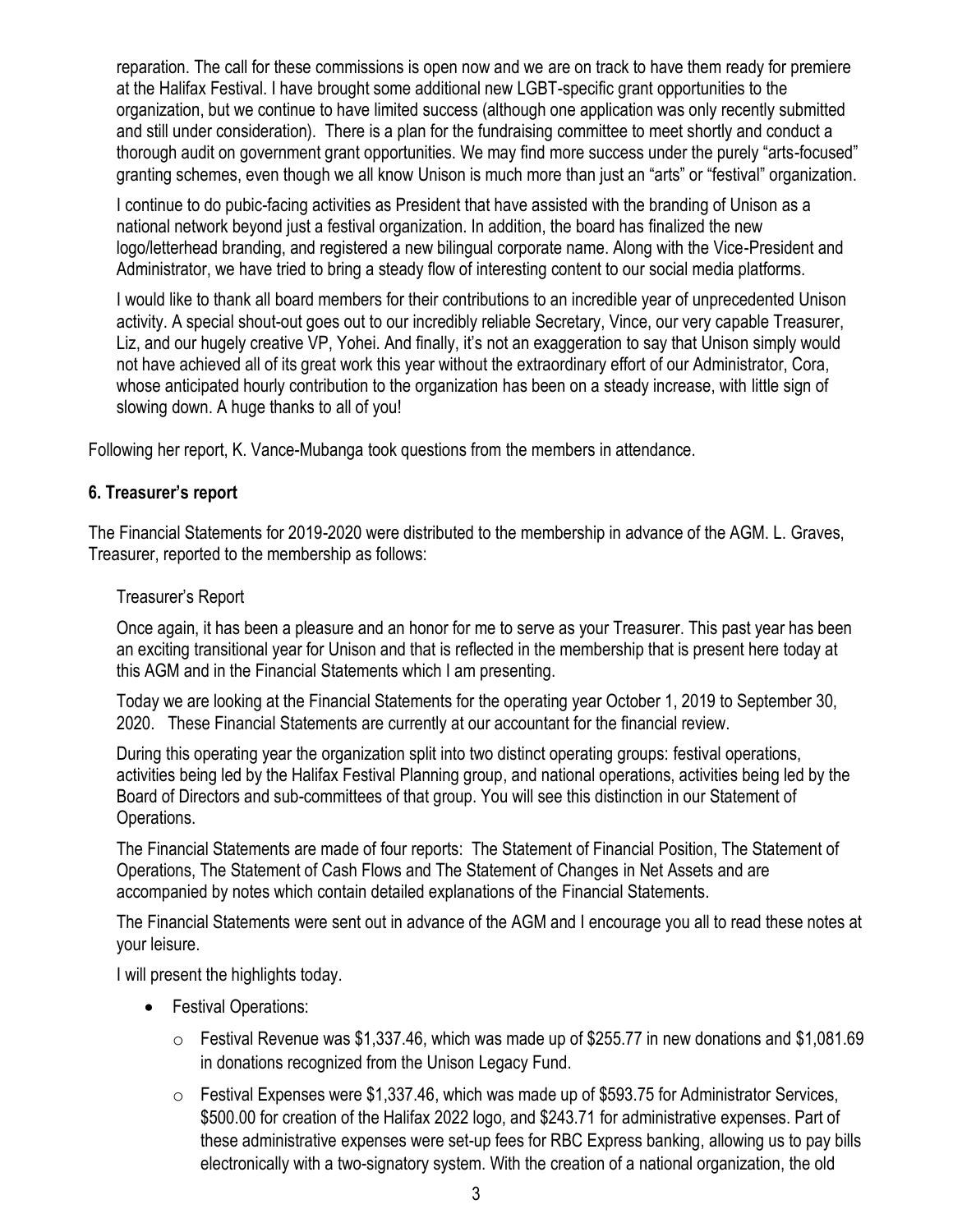model of manually signed cheques is no longer feasible for us with board members being located across the country. One of our large projects this past year was to transition our banking to electronic banking while maintaining our two-signatory requirement.

- o Net result zero. As festival operations begin to gear up for Halifax 2022, we will continue to fund those operations from the Unison Legacy Fund which contains \$12,155.31 and is restricted to use only for festival operations.
- National Organization Operations:
	- o Revenue was \$1,587.29, which was made of \$1,454.23 in donations and \$133.06 in other revenue.
	- o Expenses were \$13,806.53, which represents the change in operating activities of Unison Choruses Canada from an organization which produces a quadrennial Choral Festival to an organization which offers services to member choruses year-round. The main expenses were expenses related to restructuring activities, such as bylaw revisions, the creation of the membership structure, and delivering Unison services, such as the virtual video production of "How Could Anyone" premiered in December and the monthly roundtables, \$627.50, Creation of new logo, \$1,000, Office Expenses of \$700, and remuneration to our Unison Administrator of \$7,368.75..Our Unison Administrator supported all of the activities of reorganization and restructuring which occurred this year.
	- o Net result is an operating deficit of \$10,881.78 versus a deficit of \$349.38 last year.
	- $\circ$  This is the major change in the Financial Statements this time around. With the creation and development of this wonderful new National Organization comes cost. To offset these costs revenue is needed. In January 2021 we collected our first annual dues from chorus members. These funds will be directly applied to National Organization activities.
	- o We also have an active Fund Development Team that will work specifically on donor development, other fundraising activities and grant writing for funding to the national organization activities specifically. We hope that as members of Unison Choruses Canada you will all consider supporting Unison Choruses Canada with a one-time donation or perhaps a monthly recurring donation.
- Other Financial Highlights:
	- $\circ$  Our application for the LGBT Purge Fund Grant was successful and we received funding of \$38K to produce three new commissioned choral works which will be premiered in Halifax in 2022 and performed by the three Festival Choruses. That work has begun with a Call for Proposals for Choral Compositions, which was sent out in January 2021.
	- o In December of 2020 Unison received a 25K donation specified to the Halifax 2022 Festival.
	- $\circ$  As Unison continues to grow and develop throughout 2021, and as we approach the Halifax 2022Festival, Unison as an organization is in a strong cash position and can meet its financial obligations. We fully expect as the year unfolds that financial emphasis will begin to shift from national operations to gearing up for Halifax in 2022. We have completed most of the work around restructuring of the national organization and what's ahead on the national front is the exciting work of expanding the services Unison offers for member choruses!

Following her report, L. Graves invited questions from the members in attendance.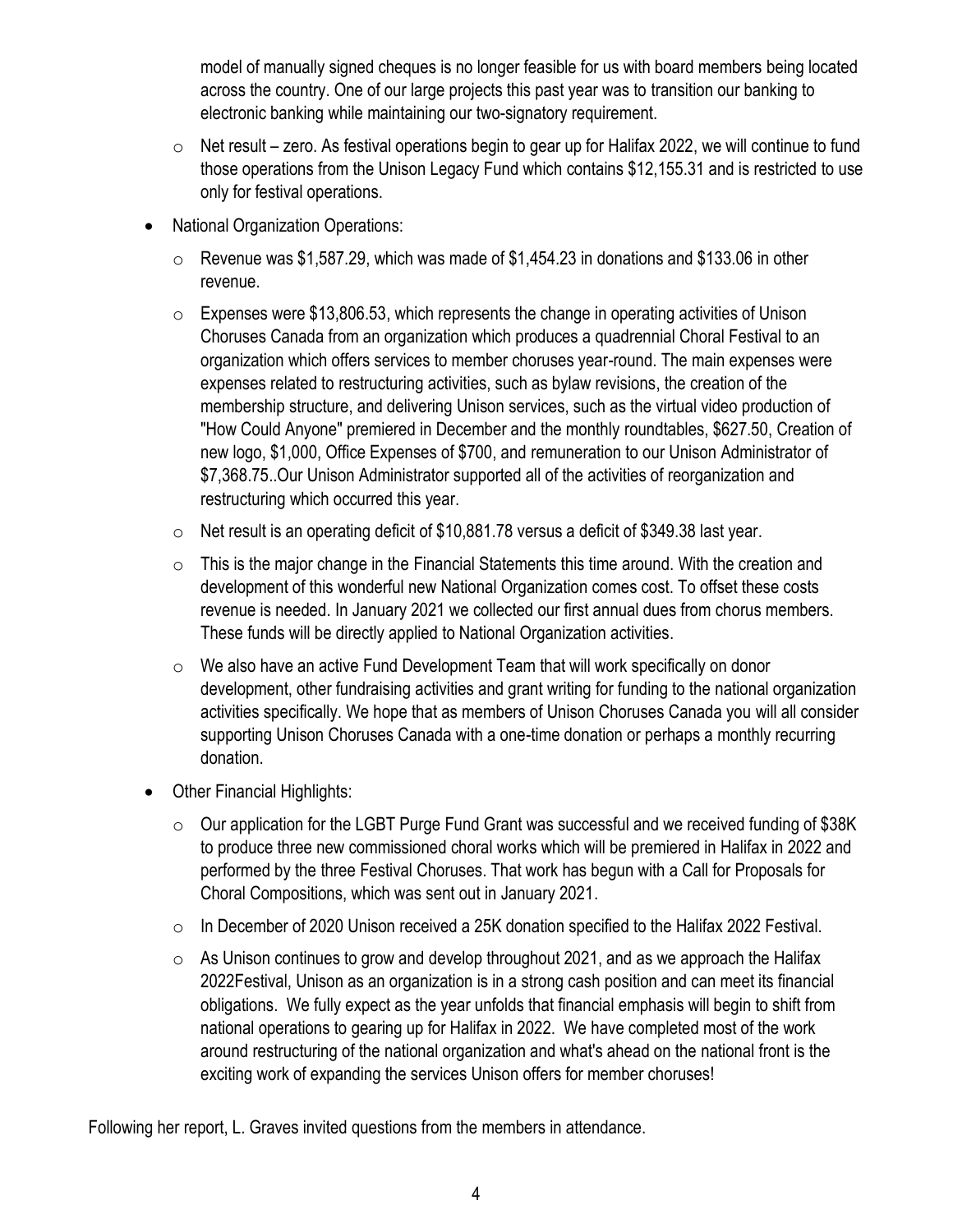### **7. Acceptance of financial statements**

**Motion** to accept the 2019-2020 Financial Statements as presented. (L. Donatelli / G. MacDonald) Motion passed.

### **8. Appointment of public accountant**

L. Graves proposed that the Corporation continue using the current accountant, Scase & Partner of Calgary, Alberta.

**Motion** regarding appointment of public accountant and level of financial review:

### WHEREAS

a) The Corporation is considered a "Soliciting Corporation" under the Canada Not-for-profit Corporations Act and the Corporation's gross annual revenues for the 2019-2020 year are under \$50,000;

b) The members of the Corporation therefore have the option of appointing or, by unanimous agreement, waiving the appointment of a public accountant;

c) A public accountant so appointed may conduct a review engagement or an audit; and

d) Audited financial statements are required for grant applications of interest to the Corporation;

BE IT RESOLVED that Scase & Partner (Calgary, Alberta) be appointed as the Corporation's public accountant for the coming year;

AND BE IT RESOLVED that the public accountant so appointed be engaged to conduct an audit of the Corporation's 2019-2020 Financial Statements.

(L. Cousineau / G. Ragazzini) Motion passed.

### **9. Nomination of Board candidates**

The Chairperson advised that the Articles of the Corporation allow for up to 15 directors. Five (5) directors are continuing into year two of two-year terms. Ten (10) positions are open for election. The term for Board positions is two years.

The Unison Administrator reported that the five continuing directors are:

Vince Ciarlo (Forte, Toronto) Liz Graves (One Voice Chorus & BarberEllas, Calgary) Kirk Kryvenchuk (Edmonton Vocal Minority, Edmonton) Susanne Litke (The Women Next Door, Halifax) Kim Vance-Mubanga (The Women Next Door, Halifax)

The Unison Administrator advised that the following individuals have declared their interest in running for the Board of Directors:

Len Cousineau (Vancouver Men's Chorus, Vancouver) Matteo Esteves (Ensemble vocal Ganymède, Montreal) Matthew Gillespie (Calgary Men's Chorus, Calgary) Kristy Griffiths (Singing Out, Toronto) Gayle MacDonald (The Women Next Door, Halifax) Phil Mahar (Forte, Toronto) Bob Millar (Halifax Gay Men's Chorus, Halifax)